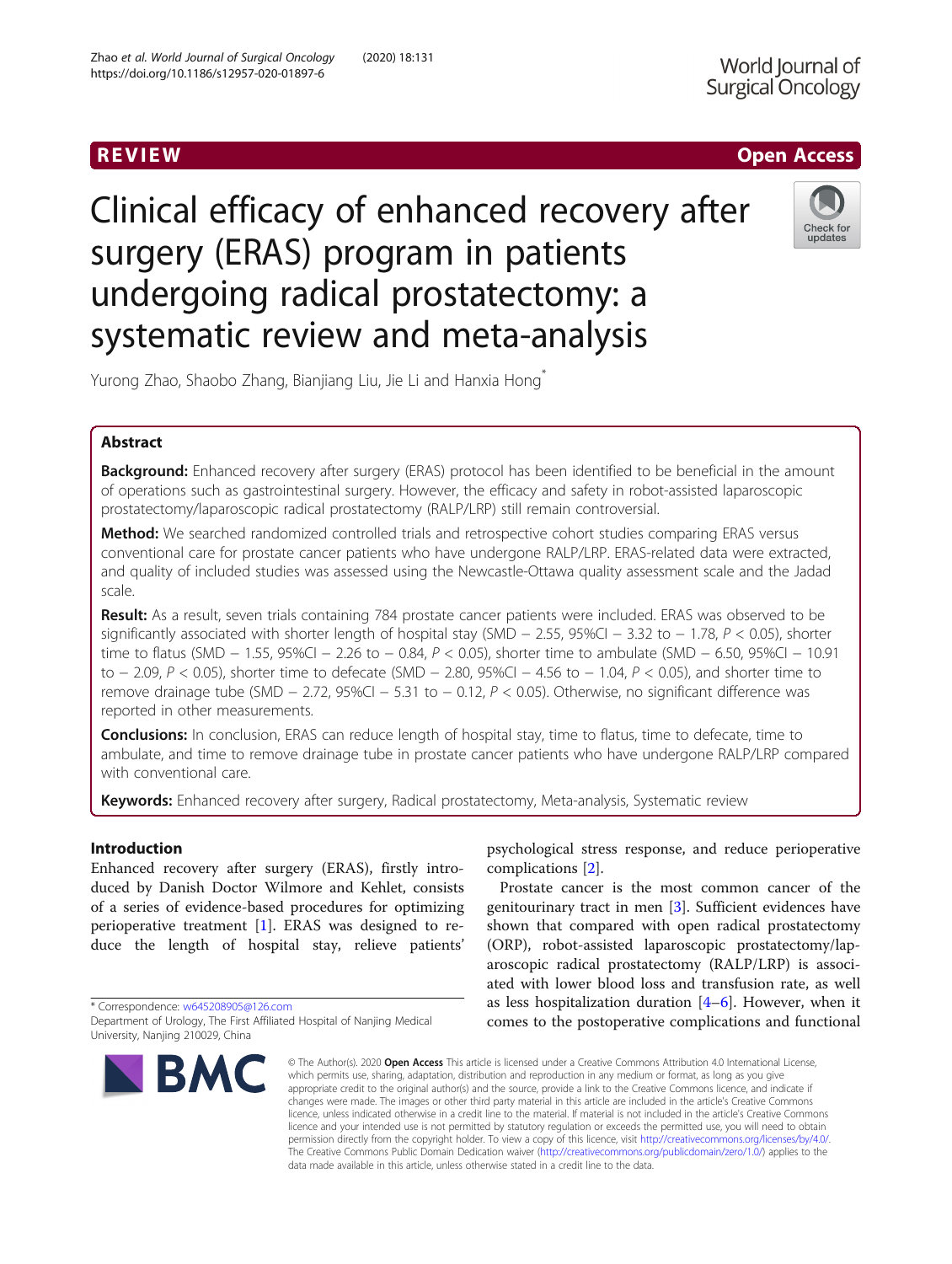outcome, no significant difference was reported between RALP/LRP and ORP [[4,](#page-5-0) [5\]](#page-5-0). Until now, there was still the lack of well-recognized study exploring the clinical efficacy and safety of the ERAS program in RALP/LRP, which hindered the wide application of ERAS program in patients with prostate cancer.

Nowadays, ERAS has been applied in various aspects such as gastrointestinal surgery and gynecological surgery and promoted its advantages. In this study, we are aimed to perform a systematic review and meta-analysis to qualitatively and quantitatively compare the EARS program with conventional care (TC) to evaluate the clinical efficacy and safety of ERAS program for prostate cancer patients who have undergone RALP/LRP.

# Methods

## Literature search

This systematic review and meta-analysis was strictly guided by the PRISMA principles, and the checklist of PRISMA was presented in Supplemental Table [1](#page-5-0). Literature review was comprehensively carried out in the following databases: Medline (via PubMed), Embase, the Cochrane Central Register of Controlled Trials (Cochrane Library), WANFANG, and CNKI databases, to screen published articles reporting the outcomes of ERAS program application in the RP patients. Following Medical Subject Headings (MeSH) search terms were used: ["fasttrack surgery" OR "fast-track rehabilitation" OR "enhanced recovery protocol" OR "enhanced recovery after surgery"] AND ["prostatic Neoplasms" OR "prostate tumor" OR "prostatic cancer" OR "prostatectomy" OR "radical prostatectomy"]. To sort out any study which might have been missed, we checked reference lists of all related articles and published abstracts from authoritative academic conferences.

# Inclusion and exclusion criteria

Eligible studies were identified according to following inclusion criteria: (1) studies which was designed to compare the group treated with ERAS program with TC program in patients who underwent RALP/LRP operations; (2) a clear and comprehensive ERAS protocol should be provided in the study design; and (3) at least three of the following parameters should be included in the study design: the average length of hospital stay, duration of flatus or defecation, and rates of complications, readmissions, or mortality. Moreover, the exclusion criteria was listed below: (1) studies published in other than English or China; (2) there was the lack of available information extracted or insufficient data for pooling results from the studies; (3) review or case report; and (4) studies based on non-human research. Two independent authors (YR Zhao and BJ Liu) screened all searched studies for final pooling analysis, whereas discrepancies were resolved by consensus.

## Data extraction and quality assessment

Two independent authors reviewed all eligible studies in this systematic review and meta-analysis and extracted the following outcomes of interest: (1) name of first author, nationality, race, gender proportion, average age, publication year, and body mass index (BMI); (2) numbers of ERAS and TC group, prostate-specific antigen (PSA) in nanograms per milliliter; and (3) ERAS program-relevant characteristics, including operative time, blood loss, length of hospital stay, urinary tract infection, time to ambulate, time to defecate, time to remove urethral catheter, time to flatus, deep venous thrombosis, time to regular diet, time to remove drainage tube, nausea, intestinal obstruction, and urinary leakage.

The methodological quality of randomized controlled trials (RCTs) was assessed by the Jadad scale, including randomization, blinding, and dropouts or withdrawals [[7\]](#page-5-0). Otherwise, the Newcastle-Ottawa quality assessment scale (NOS) was used to score the quality of retrospective studies by three domains (selection, comparability, and exposure) [[8\]](#page-5-0).

# Statistical analysis

The pooled data was calculated to evaluate the strength of the difference between the ERAS program and the TC program by standardized mean difference (SMD) for continuous variables and odds ratio (OR) for binary subjects with 95% confidence intervals (95% CIs). A P value < 0.05 was considered to be of statistical significance. Statistical heterogeneity was determined by the  $I^2$ , which was defined as  $100\% \times (Q - df)/Q$ , where Q is Cochran's heterogeneity statistic, and df is the degrees of freedom. A fixed-effects model was used when the  $I^2$  value was  $\leq$ 25%, whereas a random-effects model would be selected [[9\]](#page-5-0). Only prospective studies were included for sensitivity analyses. Egger's regression test was used to explore the potential publication bias among all eligible studies. All statistical analyses were performed in the STATA software (StataCrop, release 15.1, College Station, TX, USA).

# Results

## Basic characteristics of eligible studies

The flow diagram of selection of eligible studies is pre-sented in Fig. [1](#page-2-0). Seven trials  $[10-16]$  $[10-16]$  $[10-16]$ , including five RCTs [[12](#page-5-0)–[16](#page-5-0)] and two retrospective cohort studies [[10](#page-5-0), [11\]](#page-5-0), were eligible for systematic review and metaanalysis. In a total, all included studies evaluated 784 cases of prostate cancer patients, of which 379 subjects undergoing ERAS management whereas 405 undergoing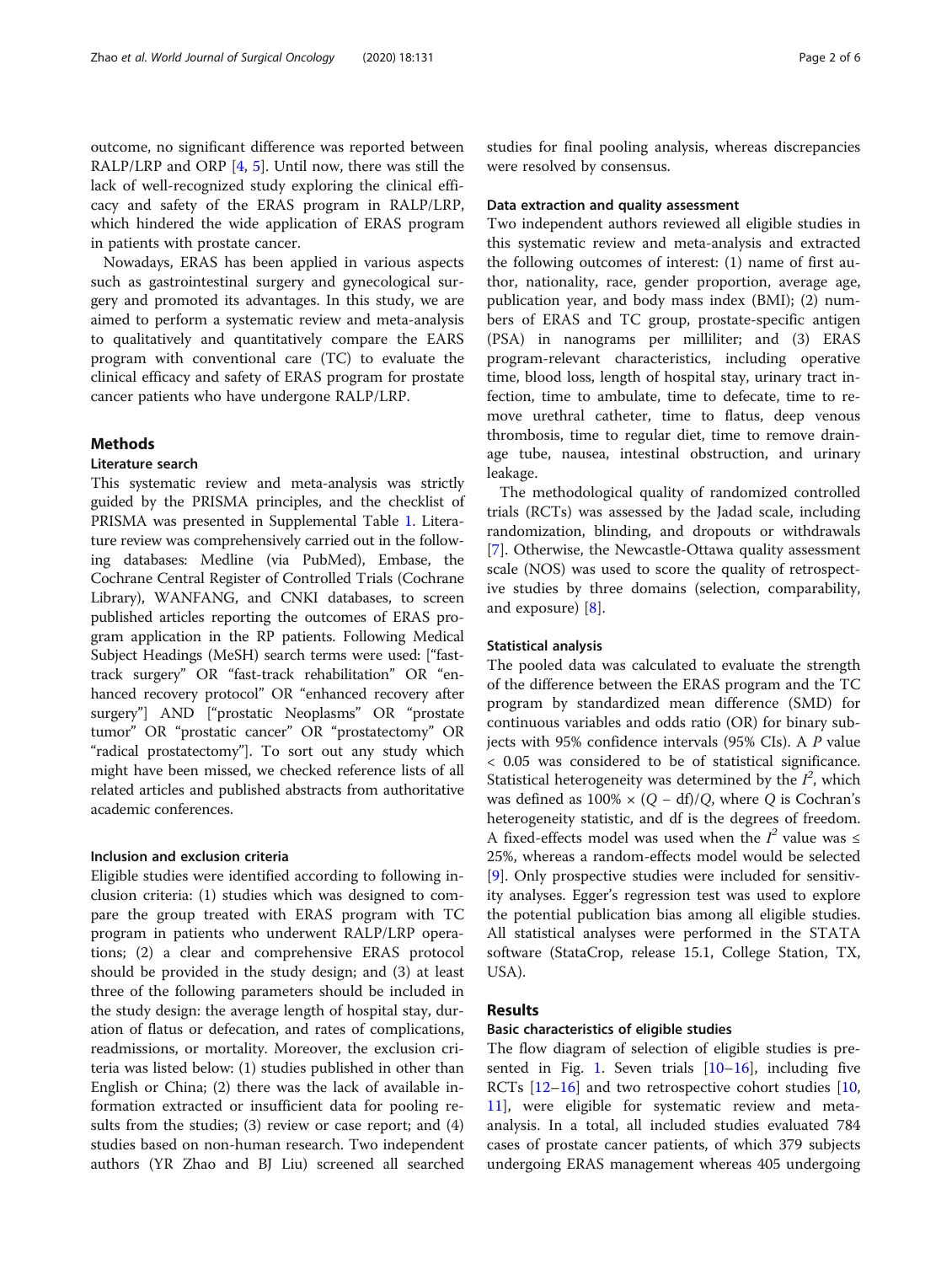<span id="page-2-0"></span>

Table 1 Basic characteristics of included studies in the systematic review

| Author                              | Country     | Design                        | ERAS<br>group/<br>control<br>group | Operation | Age (year)          |                     | PSA (ng/ml)          |                      | <b>BMI</b>                 |                     |
|-------------------------------------|-------------|-------------------------------|------------------------------------|-----------|---------------------|---------------------|----------------------|----------------------|----------------------------|---------------------|
|                                     |             |                               |                                    |           | ERAS<br>group       | Control<br>group    | ERAS<br>group        | Control<br>group     | ERAS<br>group              | Control<br>group    |
| Magheli et al.<br>$\left[12\right]$ | Germany RCT |                               | 25/25                              | LRP       | $61.8 \pm 4.7$      | $61.9 \pm 7$        | $7.2 \pm 4.9$        | $10.3 \pm 8.6$       |                            |                     |
| <b>Ren et al.</b> [15]              | China       | <b>RCT</b>                    | 9/9                                | LRP       | 69.2                |                     | 12                   |                      |                            |                     |
| Huang et al.<br>$[10]$              | China       | Retrospective cohort<br>study | 36/37                              | RALP      | $62.1 + 6.9$        | $63.5 \pm 7.4$      | $13.44 \pm$<br>8.01  | $15.4 \pm$<br>10.59  | 23.1<br>$+2.1$             | $23.5 + 2.2$        |
| Pan and Li $[14]$                   | China       | <b>RCT</b>                    | 50/50                              | LRP       | $69.3 \pm 7.32$     |                     |                      |                      |                            |                     |
| Yu and Wang<br>$[16]$               | China       | <b>RCT</b>                    | 26/25                              | RALP      | $67.65 \pm$<br>7.37 | 72.00 $\pm$<br>6.07 | $31.55 \pm$<br>22.57 | $31.35 \pm$<br>31.46 | $21.88 \pm$<br>2.49        | 20.84 $\pm$<br>3.15 |
| Dong et al.<br>$[13]$               | China       | <b>RCT</b>                    | 109/95                             | RALP/LRP  | 66.76 $\pm$<br>5.83 | 66.95 $\pm$<br>5.70 |                      |                      | 22.39 <sub>±</sub><br>1.47 | $22.32 \pm$<br>1.54 |
| Lin et al. $[11]$                   | China       | Retrospective cohort<br>study | 124/<br>164                        | LRP       | $70.9 \pm 3.6$      | $70 + 4.3$          | $44.5 + 22.3$        | $36.8 \pm 23.2$      | $20.3 \pm 1.5$             | $20.4 \pm 1.4$      |

RCT randomized controlled trial, LRP laparoscopic radical prostatectomy, RALP robot-assisted laparoscopic prostatectomy, PSA prostate specific antigen, BMI body mass index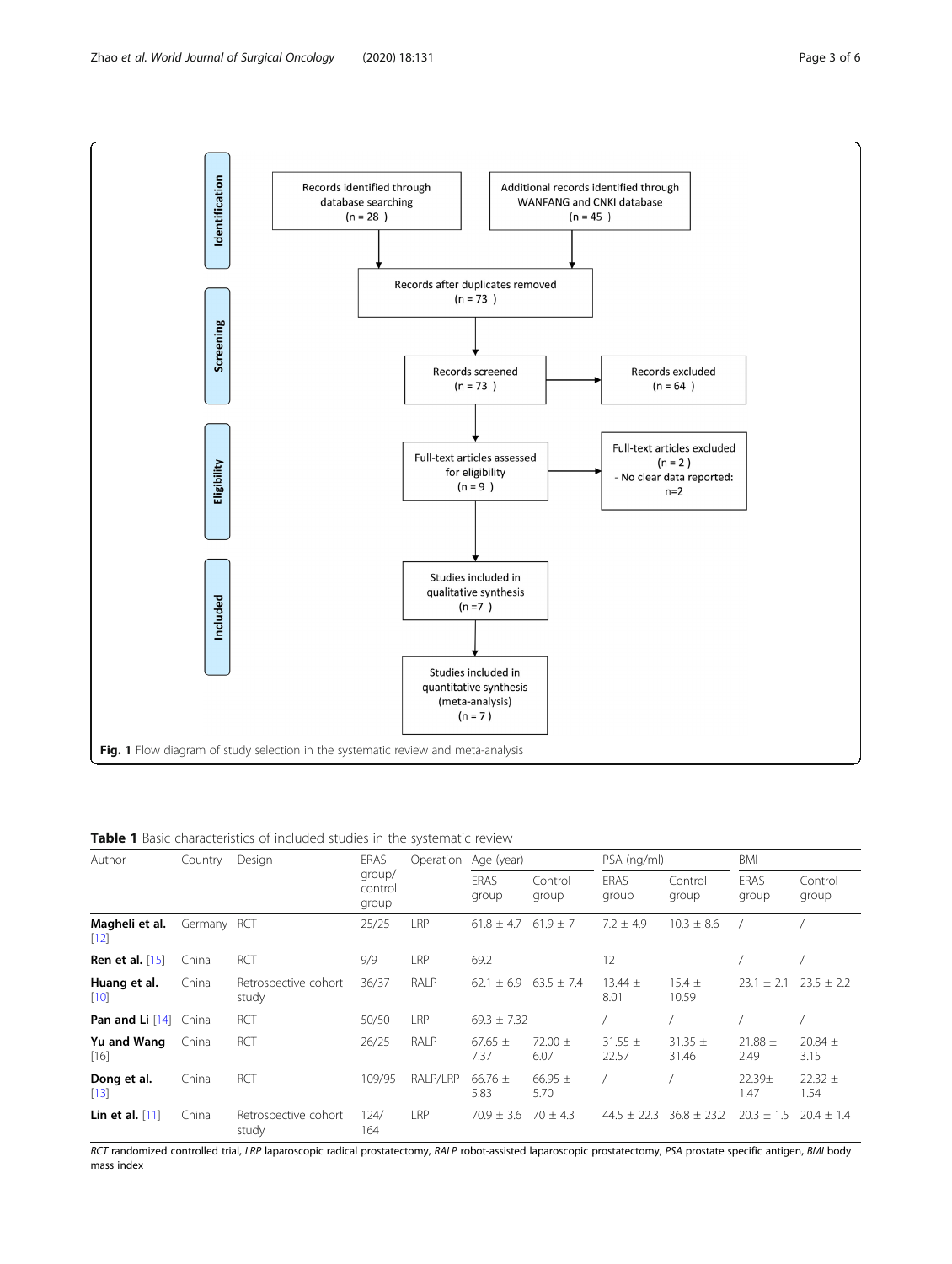conventional perioperative management. Mean age of enrolled subjects ranged from 62.8 to 70.9 years in ERAS group and 61.9 to 70.0 years in the TC group. The mean PSA value ranged from 7.2 to 44.5 ng/ml in ERAS group and 10.3 to 31.35 ng/ml in the TC group. The basic characteristics of the included studies are shown in Table [1.](#page-2-0) The ERAS program technical measures reported in all studies can be approached in Supplementary Table [1](#page-5-0).

Using the Jadad scale, three of all five RCTs [\[12](#page-5-0), [15](#page-5-0), [16\]](#page-5-0) scored three points, representing medium study quality; two [\[13](#page-5-0), [14](#page-5-0)] scored four points, which suggested high quality. Both of eligible retrospective cohort studies scored six to seven points by the NOS scale, and medium study quality was identified (Table 2).

# Meta-analysis results

## Length of hospital stay (LOS)

Seven studies [\[10](#page-5-0)–[16\]](#page-5-0) including 784 participants reported length of hospital stay (LOS). We observed a statistically significant shorter LOS in ERAS group compared with TC group (SMD – 2.55, 95%CI – 3.32 to − 1.78, P < 0.001; Fig. [2](#page-4-0)a).

# Time to ambulate

Four studies [[11,](#page-5-0) [13,](#page-5-0) [14,](#page-5-0) [16\]](#page-5-0) including 639 participants addressed attention on the time to ambulate. The time to ambulate in ERAS group is statistically shorter (SMD  $-6.50$ , 95%CI  $-10.91$  to  $-2.09$  $-2.09$  $-2.09$ ,  $P = 0.004$ ; Fig. 2b).

# Time to flatus

Seven studies [\[10](#page-5-0)–[16\]](#page-5-0) including 784 participants reported time to flatus. In a random-effects model, the result indicates a statistically significant shorter time to flatus in ERAS group (SMD – 1.55, 95%CI – 2.26 to – 0.84,  $P < 0.001$ ; Fig. [2c](#page-4-0)).

## Time to defecate

Three studies [[11,](#page-5-0) [14](#page-5-0), [15](#page-5-0)] reported the time to defecate including 406 participants. The result indicates a statistically significant shorter time to defecate in ERAS group  $(SMD - 2.80, 95\%CI - 4.56$  to  $- 1.04, P = 0.002$ ; Fig. [2d](#page-4-0)).

# Time to remove drainage tubes

Four studies [[11,](#page-5-0) [14](#page-5-0)–[16](#page-5-0)] reported the time to remove drainage tubes including 457 participants. The result indicates a shorter drainage tube removal time (SMD − 2.71, 95%CI – 5.31 to – 0.12,  $P = 0.041$ ; Fig. [2e](#page-4-0)).

# Other parameters

The other parameters including operative time, blood loss, time to remove ureteral catheter, time to regular diet in days, and rate of postoperative complications (nausea, intestinal obstruction, urinary tract infection, urinary leakage, deep venous thrombosis) were presented to have no statistical significance (Supplemental Figure [1](#page-5-0) and [2\)](#page-5-0). Moreover, no publication bias was observed by the Egger's test in the meta-analysis of each parameter ( $P > 0.05$ ).

| Table 2 Results of elements evaluated in each enhanced recovery after surgery (ERAS) protocol |  |
|-----------------------------------------------------------------------------------------------|--|
|-----------------------------------------------------------------------------------------------|--|

| Study                                    | Huaxiang Yu | Nannan Dong | Jie Pan    | Jian Ren   | Zhichao Huang | Chunhua Lin | Ahmed Magheli |
|------------------------------------------|-------------|-------------|------------|------------|---------------|-------------|---------------|
|                                          | 2018        | 2018        | 2018       | 2014       | 2018          | 2019        | 2011          |
| Preoperative education                   | <b>YES</b>  | <b>YES</b>  | <b>YES</b> | NG         | <b>YES</b>    | <b>YES</b>  | <b>NG</b>     |
| Mechanical bowel preparation omission    | <b>YES</b>  | <b>YES</b>  | <b>YES</b> | <b>YES</b> | <b>YES</b>    | <b>YES</b>  | <b>YES</b>    |
| Limited preoperative fast                | <b>YES</b>  | <b>YES</b>  | <b>YES</b> | NG         | <b>YES</b>    | <b>YES</b>  | <b>YES</b>    |
| Preoperative carbohydrate loading        | <b>YES</b>  | NG          | <b>YES</b> | NG         | <b>YES</b>    | <b>NG</b>   | <b>NG</b>     |
| Preoperative nutrition                   | NG          | NG          | <b>YES</b> | <b>NG</b>  | NG            | <b>NG</b>   | <b>YES</b>    |
| Venous thromboembolism prophylaxis       | <b>YES</b>  | <b>YES</b>  | <b>YES</b> | <b>YES</b> | <b>YES</b>    | <b>YES</b>  | <b>YES</b>    |
| Epidural analgesia                       | <b>YES</b>  | <b>NG</b>   | <b>NG</b>  | <b>YES</b> | NG            | <b>YES</b>  | NG            |
| Prevention of intraoperative hypothermia | <b>YES</b>  | NG          | NG         | NG         | NG            | <b>YES</b>  | NG            |
| Goal-directed fluid therapy              | <b>YES</b>  | NG          | NG         | <b>NG</b>  | <b>YES</b>    | <b>YES</b>  | NG            |
| Avoidance of nasogastric intubation      | <b>YES</b>  | NG          | <b>YES</b> | NG         | NG            | <b>YES</b>  | <b>NG</b>     |
| Prevention of paralyticileus             | <b>YES</b>  | NG          | <b>YES</b> | <b>YES</b> | <b>YES</b>    | <b>NG</b>   | NG            |
| Pain control                             | <b>YES</b>  | <b>YES</b>  | <b>YES</b> | <b>YES</b> | <b>YES</b>    | <b>YES</b>  | <b>YES</b>    |
| Early mobilization                       | <b>YES</b>  | <b>YES</b>  | <b>YES</b> | <b>YES</b> | <b>YES</b>    | <b>YES</b>  | <b>YES</b>    |
| Early oral diet                          | <b>YES</b>  | <b>YES</b>  | <b>YES</b> | <b>YES</b> | <b>YES</b>    | <b>YES</b>  | NG            |
| Non-opiate oral analgesia                | <b>YES</b>  | NG          | <b>YES</b> | <b>YES</b> | <b>YES</b>    | <b>YES</b>  | <b>NG</b>     |
| Total elements                           | 14          | 7           | 12         | 8          | 11            | 12          | 6             |

NG not given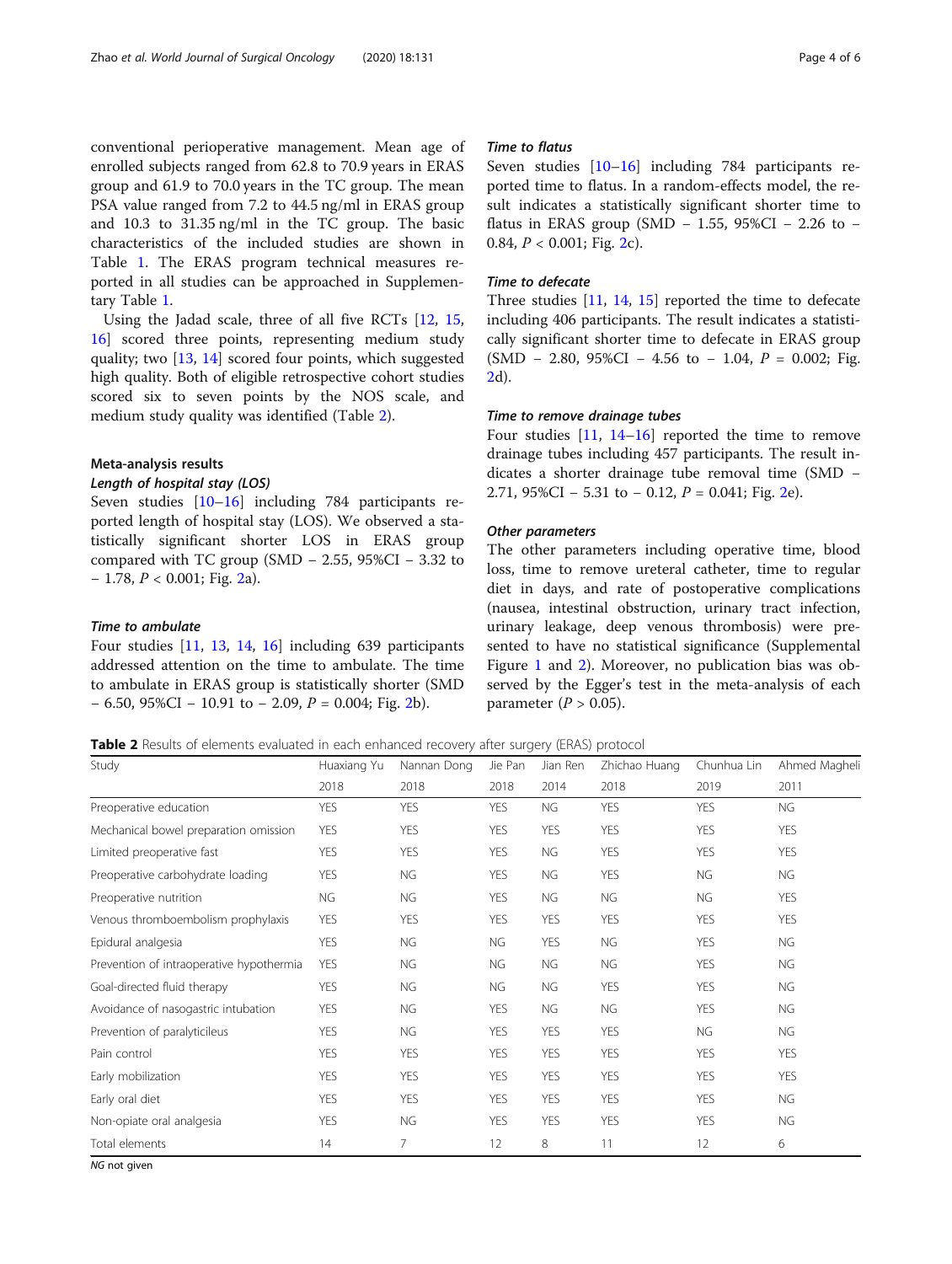<span id="page-4-0"></span>

# **Discussion**

In the present study, we included seven eligible studies to explore the efficacy and safety of the ERAS program in patients who underwent RP surgery and reported that the ERAS program resulted in significantly shorter length of hospital stay and reduced time to flatus, defecate, ambulate, and remove drainage tubes. However, the differences of interpretative measures (including operative time and blood loss) and the occurrence of complications (including nausea, intestinal obstruction, urinary tract infection, urinary leakage, and deep venous thrombosis) remained no statistical significance.

To date, numerous articles have been performed to explore the efficacy and safety of ERAS program in laparoscopic surgery of various diseases, such as colorectal cancer, gastric cancer, bladder cancer, and hepatocellular cancer [[17](#page-5-0)–[21](#page-5-0)]. Ni et al. [[17\]](#page-5-0) reported 13 RCTs of ERAS program in laparoscopic colorectal cancer surgery. Compared with patients in TC group, patients in ERAS group have the shorter time to leave hospital and recover gastrointestinal function and lower postoperative complication rates. Specifically, IL-6 and CRP levels of patients in ERAS group are proved to be lower. Wee et al. [[18\]](#page-5-0) reported 23 studies (including 14 RCTs) of ERAS program in gastric cancer surgery in 2018 and demonstrated that ERAS program in gastric cancer surgery can reduce hospital stay, costs, surgical stress response, and time to return of gut function as compared to conventional care. Xiao et al. [\[19](#page-5-0)] reported 16 trails (including 8 retrospective and 8 prospective trials) of ERAS program in bladder cancer surgery in 2019 and showed that ERAS protocols are associated with a faster return of bowel function, reduced incidence of POI, and shorter LOS when compared to SC in patients undergoing RC. Consistent with above studies, we observed that ERAS program showed significantly shorter time to first flatus and the length of hospital stay in patients with prostate cancer. On the other hand, the postoperative complications rate remains controversial among these studies. In this meta-analysis, the difference of postoperative complications rate between ERAS group and TC group has no statistical significance, and several studies shared the same result with us  $[21, 22]$  $[21, 22]$  $[21, 22]$ . The other four studies  $[17, 12]$  $[17, 12]$  $[17, 12]$ [19,](#page-5-0) [20,](#page-5-0) [23](#page-5-0)] shared the result that ERAS group has a lower postoperative complications rate. Thus, more studies elevating the operative compliment rates have to be done. Particularly, two measurements, including shorter time to remove the drainage tube and first ambulate, were demonstrated to be statistically significant in our analysis, which was not explored in these three studies. Moreover, four of our included studies all reported that ERAS program can reduce the hospitalization cost. Although our study got the similar result, we considered the result had no clinical significance, considering the cost of RLP and RALP was various.

There are limitations which cannot be ignored in our study. The major limitation of this review is the number of studies we included; we only included seven studies.

# Conclusion

ERAS program can significantly reduce the length of hospital stay and the time to ambulate, defecate, and flatus in patients undergoing the RALP/LRP, which could be recognized as great clinically efficacy and safety. However, our results should be interpreted with great